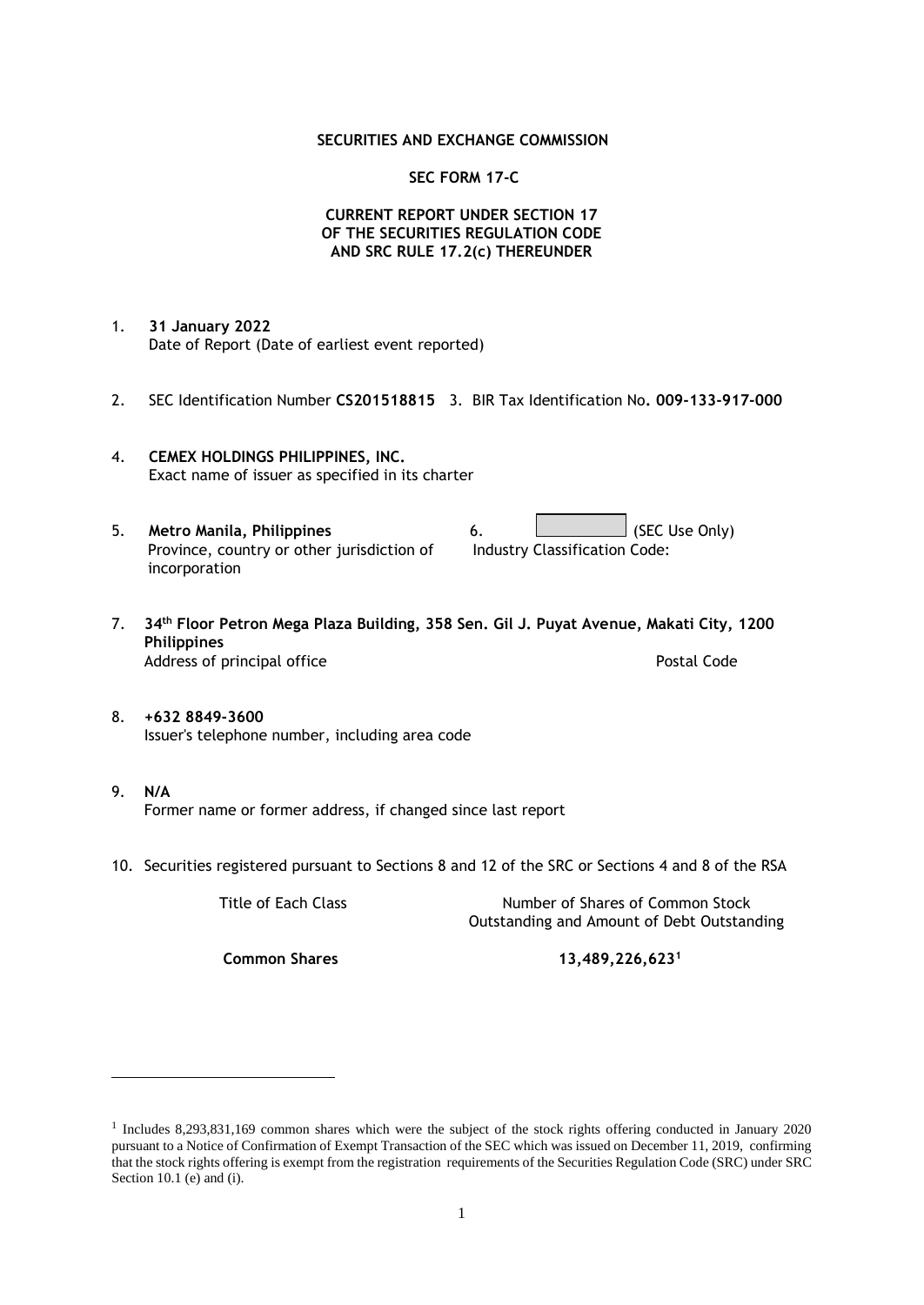#### 11. Indicate the item numbers reported herein: **Item 9 - Other Events**

**CEMEX HOLDING PHILIPPINES, INC. ("CHP") submits its Disbursement Report for 2021 in connection with the use of proceeds realized from the Stock Rights Offering (SRO) covering 8,293,831,169 common shares of CHP. This report is certified by CHP's Treasurer and Chief Financial Officer and includes the corresponding report of CHP's external auditor.** 

#### **SIGNATURES**

Pursuant to the requirements of the Securities Regulation Code, the issuer has duly caused this report to be signed on its behalf by the undersigned hereunto duly authorized.

**CEMEX HOLDINGS PHILIPPINES, INC. 31 January 2022 Issuer Date** 

 **Jannette Virata Sevilla Compliance Officer**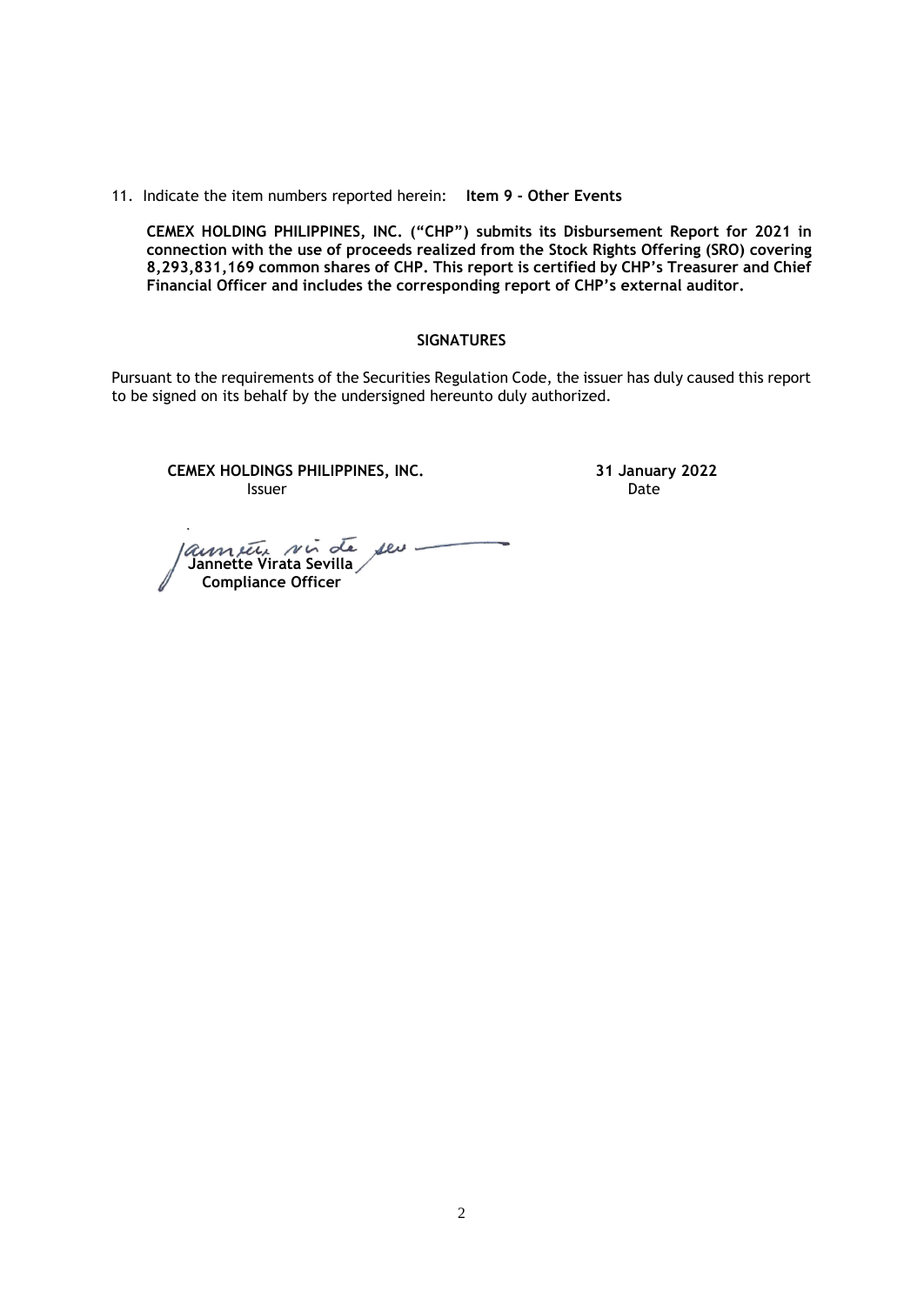

January 31, 2022

## **THE PHILIPPINE STOCK EXCHANGE**

6 th Floor PSE Tower 5<sup>th</sup> Avenue corner 28<sup>th</sup> Street Bonifacio Global City, Taguig City Philippines

Attention: **MS. JANET A. ENCARNACION** Head, Disclosure Department

Re: Annual Progress Report on the Application of Proceeds from the SRO

Dear Ms. Encarnacion,

We write in connection with the Stock Rights Offering (SRO) covering 8,293,831,169 common shares of CEMEX HOLDINGS PHILIPPINES, INC. (the "CHP"). Based on the Offer Price of P1.54 per share, the total proceeds from the SRO amounted to P12,772,500,000.26.

For the year ended 31 December 2021, the application of and disbursements from the SRO proceeds are broken down as follows:

| Concept                                     | <b>Amount in Philippine Pesos</b> |
|---------------------------------------------|-----------------------------------|
| Cost and expenses associated with the SOLID |                                   |
| Cement plant expansion project <sup>1</sup> | 1,121,212,539.16                  |

<sup>1</sup>Funded through advances made by CHP to Solid Cement Corporation ("SOLID") under the Revolving Master *Loan Facility Agreement dated 3 March 2020 entered into between CHP, as lender, and SOLID, as borrower*

Also attached is the report of CHP's external auditor dated 31 January 2022 covering the foregoing disbursements reported for the year.

Thank you very much.

Sincerely,

launeur sui de seu. JANNETTE VIRATA SEVILLA Compliance Officer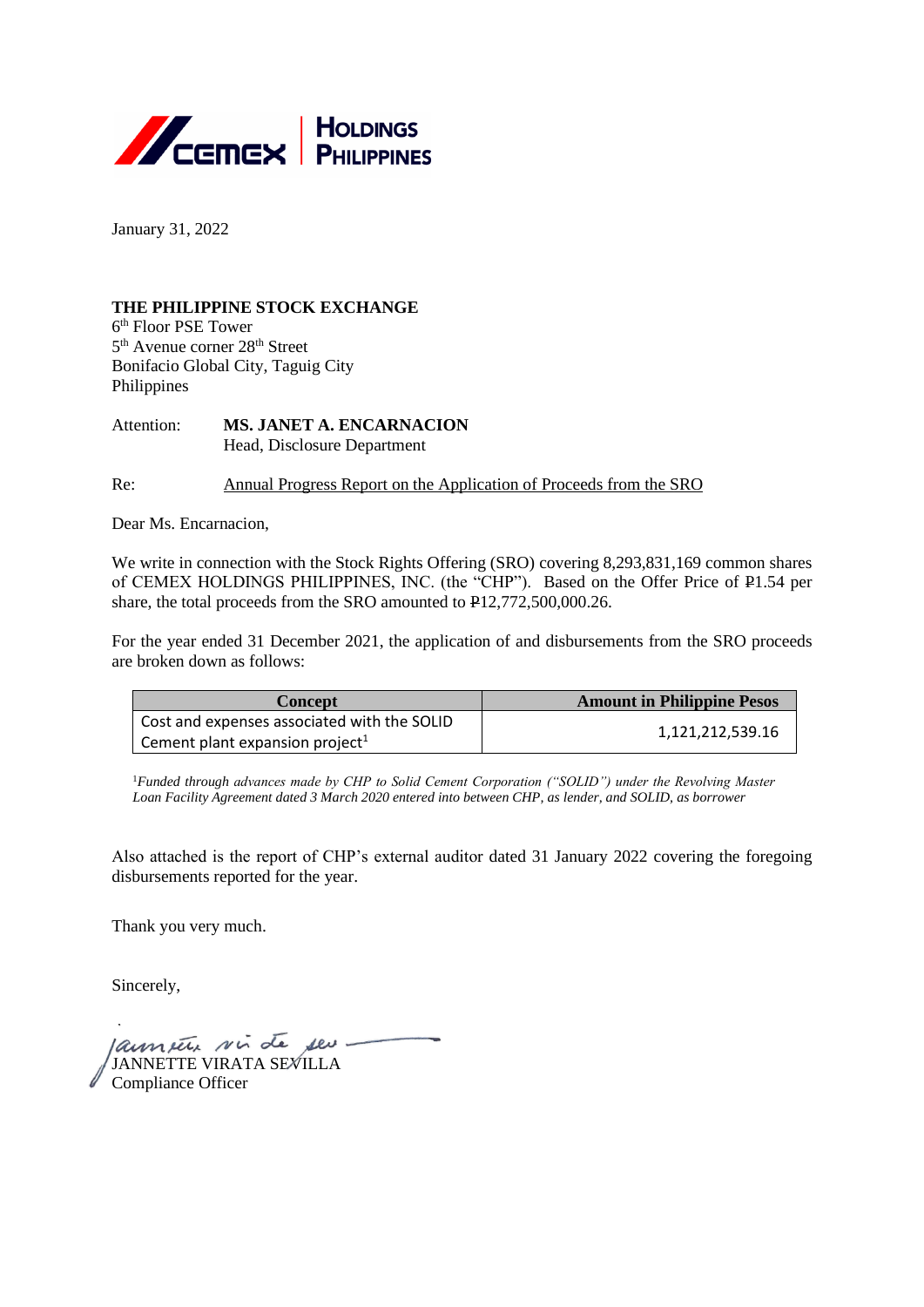### **CEMEX HOLDINGS PHILIPPINES, INC. ANNUAL PROGRESS REPORT for the year ended December 31, 2021**

| <b>CONCEPT</b>                                                                 | <b>AMOUNT IN PHILIPPINE</b><br><b>PESOS</b> | <b>DATE OF</b><br><b>DISBURSEMENT</b> | <b>DISBURSEMENT</b><br><b>REPORT</b> |  |
|--------------------------------------------------------------------------------|---------------------------------------------|---------------------------------------|--------------------------------------|--|
| Costs and expenses associated with the                                         |                                             |                                       |                                      |  |
| SOLID Cement plant expansion project                                           | 56,751,805.78                               | January 8, 2021                       | 15th                                 |  |
| Costs and expenses associated with the                                         |                                             |                                       |                                      |  |
| SOLID Cement plant expansion project                                           | 95,641,271.76                               | January 18, 2021                      | 16th                                 |  |
| Costs and expenses associated with the                                         |                                             |                                       |                                      |  |
| SOLID Cement plant expansion project                                           | 42,023,369.58                               | January 25, 2021                      | 17th                                 |  |
| Costs and expenses associated with the                                         |                                             |                                       |                                      |  |
| SOLID Cement plant expansion project                                           | 23,468,185.46                               | February 8, 2021                      | 18th                                 |  |
| Costs and expenses associated with the                                         |                                             |                                       |                                      |  |
| SOLID Cement plant expansion project                                           | 2,933,056.34                                | February 10, 2021                     | 19th                                 |  |
| Costs and expenses associated with the                                         |                                             |                                       |                                      |  |
| SOLID Cement plant expansion project                                           | 1,855,612.58                                | February 11, 2021                     | 20th                                 |  |
| Costs and expenses associated with the                                         |                                             |                                       |                                      |  |
| SOLID Cement plant expansion project<br>Costs and expenses associated with the | 1,025,235.33                                | February 23, 2021                     | 21st                                 |  |
| SOLID Cement plant expansion project                                           | 5,438,587.00                                | March 2, 2021                         | 22nd                                 |  |
| Costs and expenses associated with the                                         |                                             |                                       |                                      |  |
| SOLID Cement plant expansion project                                           | 4,218,501.65                                | March 10, 2021                        | 23rd                                 |  |
| Costs and expenses associated with the                                         |                                             |                                       |                                      |  |
| SOLID Cement plant expansion project                                           | 75,391,768.11                               | March 30, 2021                        | 24th                                 |  |
| Costs and expenses associated with the                                         |                                             |                                       |                                      |  |
| SOLID Cement plant expansion project                                           | 8,141,473.47                                | March 31, 2021                        | 25th                                 |  |
| Costs and expenses associated with the                                         |                                             |                                       |                                      |  |
| SOLID Cement plant expansion project                                           | 1,084,127.18                                | April 7, 2021                         | 26th                                 |  |
| Costs and expenses associated with the                                         |                                             |                                       |                                      |  |
| SOLID Cement plant expansion project                                           | 2,174,259.50                                | April 12, 2021                        | 27th                                 |  |
| Costs and expenses associated with the                                         |                                             |                                       |                                      |  |
| SOLID Cement plant expansion project                                           | 56,011,993.72                               | April 16, 2021                        | 28th                                 |  |
| Costs and expenses associated with the                                         |                                             |                                       |                                      |  |
| SOLID Cement plant expansion project                                           | 5,662,268.11                                | April 20, 2021                        | 29th                                 |  |
| Costs and expenses associated with the                                         |                                             |                                       |                                      |  |
| SOLID Cement plant expansion project                                           | 91,244,308.72                               | April 30, 2021                        | 30th                                 |  |
| Costs and expenses associated with the                                         |                                             |                                       |                                      |  |
| SOLID Cement plant expansion project                                           | 100,682,681.36                              | May 7, 2021                           | 31st                                 |  |
| Costs and expenses associated with the                                         |                                             |                                       |                                      |  |
| SOLID Cement plant expansion project                                           | 3,342,621.51                                | May 12, 2021                          | 32nd                                 |  |
| Costs and expenses associated with the                                         |                                             |                                       |                                      |  |
| SOLID Cement plant expansion project                                           | 37,766,937.65                               | June 11, 2021                         | 33rd                                 |  |
| Costs and expenses associated with the                                         |                                             |                                       |                                      |  |
| SOLID Cement plant expansion project                                           | 11,627,168.00                               | June 17, 2021                         | 34th                                 |  |
| Costs and expenses associated with the                                         |                                             |                                       | 35th                                 |  |
| SOLID Cement plant expansion project<br>Costs and expenses associated with the | 84,373,134.59                               | June 28, 2021                         |                                      |  |
| SOLID Cement plant expansion project                                           | 39,554,540.92                               | June 29, 2021                         | 36th                                 |  |
| Costs and expenses associated with the                                         |                                             |                                       |                                      |  |
| SOLID Cement plant expansion project                                           | 1,242,870.00                                | June 30, 2021                         | 37th                                 |  |
| Costs and expenses associated with the                                         |                                             |                                       |                                      |  |
| SOLID Cement plant expansion project                                           | 2,393,844.08                                | July 9, 2021                          | 38th                                 |  |
| Costs and expenses associated with the                                         |                                             |                                       |                                      |  |
| SOLID Cement plant expansion project                                           | 50,928,014.16                               | July 13, 2021                         | 39th                                 |  |
| Costs and expenses associated with the                                         |                                             |                                       |                                      |  |
| SOLID Cement plant expansion project                                           | 29,386,956.72                               | July 15, 2021                         | 40th                                 |  |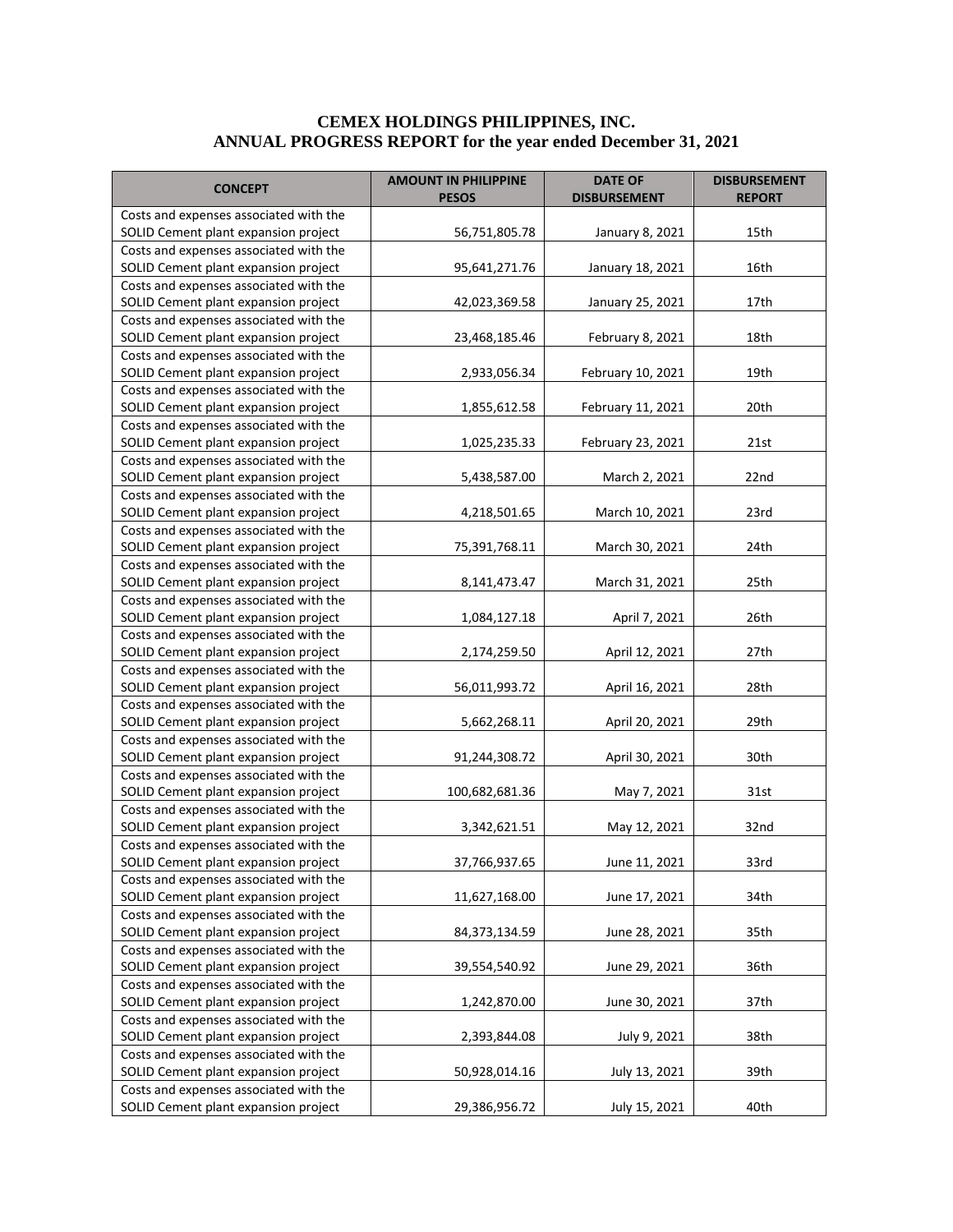| <b>CONCEPT</b>                         | <b>AMOUNT IN PHILIPPINE</b><br><b>PESOS</b> | <b>DATE OF</b><br><b>DISBURSEMENT</b> | <b>DISBURSEMENT</b><br><b>REPORT</b> |  |
|----------------------------------------|---------------------------------------------|---------------------------------------|--------------------------------------|--|
| Costs and expenses associated with the |                                             |                                       |                                      |  |
| SOLID Cement plant expansion project   | 4,462,609.40                                | August 2, 2021                        | 41st                                 |  |
| Costs and expenses associated with the |                                             |                                       |                                      |  |
| SOLID Cement plant expansion project   | 72,498,498.79                               | August 9, 2021                        | 42nd                                 |  |
| Costs and expenses associated with the |                                             |                                       |                                      |  |
| SOLID Cement plant expansion project   | 30,281,067.13                               | August 23, 2021                       | 43rd                                 |  |
| Costs and expenses associated with the |                                             |                                       |                                      |  |
| SOLID Cement plant expansion project   | 4,127,227.65                                | August 27, 2021                       | 44th                                 |  |
| Costs and expenses associated with the |                                             |                                       |                                      |  |
| SOLID Cement plant expansion project   | 60,527,249.16                               | September 10, 2021                    | 45th                                 |  |
| Costs and expenses associated with the |                                             |                                       |                                      |  |
| SOLID Cement plant expansion project   | 8,595,887.04                                | September 16, 2021                    | 46th                                 |  |
| Costs and expenses associated with the |                                             |                                       |                                      |  |
| SOLID Cement plant expansion project   | 787,659.58                                  | September 20, 2021                    | 47th                                 |  |
| Costs and expenses associated with the |                                             |                                       |                                      |  |
| SOLID Cement plant expansion project   | 2,838,209.98                                | October 6, 2021                       | 48th                                 |  |
| Costs and expenses associated with the |                                             |                                       |                                      |  |
| SOLID Cement plant expansion project   | 32,781,323.28                               | October 19, 2021                      | 49th                                 |  |
| Costs and expenses associated with the |                                             |                                       |                                      |  |
| SOLID Cement plant expansion project   | 3,607,996.40                                | November 3, 2021                      | 50th                                 |  |
| Costs and expenses associated with the |                                             |                                       |                                      |  |
| SOLID Cement plant expansion project   | 31,007,914.24                               | November 8, 2021                      | 51st                                 |  |
| Costs and expenses associated with the |                                             |                                       |                                      |  |
| SOLID Cement plant expansion project   | 35,332,303.23                               | December 3, 2021                      | 52nd                                 |  |
| <b>TOTAL</b>                           | 1,121,212,539.16                            |                                       |                                      |  |

*The Disbursements were funded through advances made by CHP to Solid Cement Corporation ("SOLID") under the Revolving Master Loan Facility Agreement dated 3 March 2020 entered into between CHP, as lender, and SOLID, as borrower.*

 $\ddot{\phantom{0}}$ 

# **CERTIFIED TRUE AND CORRECT BY:**

2 STEVE KUANSHENG WU

Treasurer & Chief Financial Officer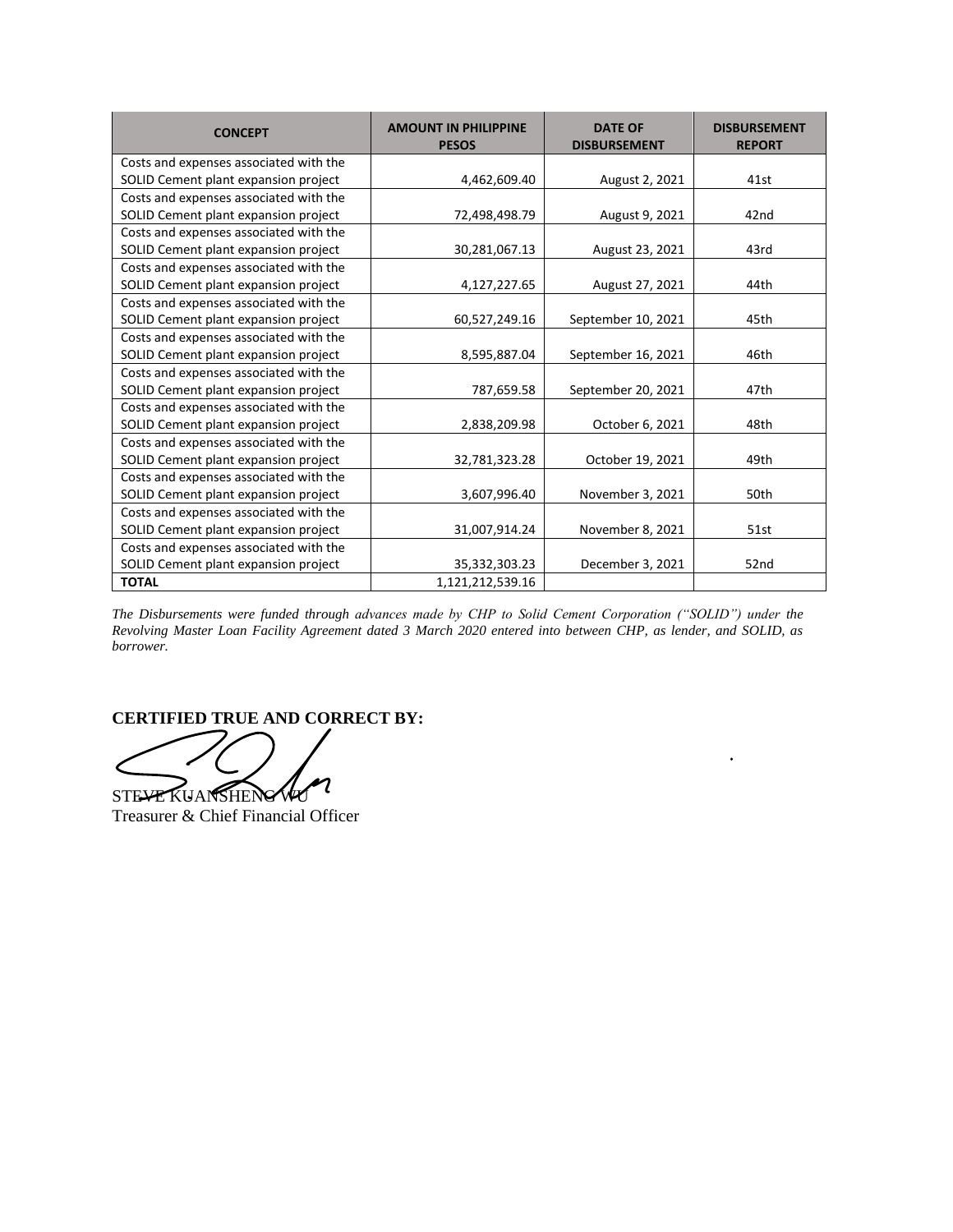

R.G. Manabat & Co. The KPMG Center, 9/F 6787 Ayala Avenue, Makati City Philippines 1226 Telephone +63 (2) 8885 7000 Telefax +63 (2) 8894 1985 Internet www.home.kpmg/ph Email ph-inquiry@kpmg.com

January 31, 2022

## **CEMEX Holdings Philippines, Inc.**

34/F Petron Mega Plaza Building 358 Sen. Gil J. Puyat Avenue Brgy. Bel-Air, Makati City

We have performed the procedures agreed with you and enumerated below with respect to the attached Progress Report for the year ended December 31, 2021 on the use of proceeds generated from the stock rights offering (SRO) of CEMEX Holdings Philippines, Inc. (the "Company") as outlined in our engagement letter dated January 31, 2022. The engagement was undertaken in accordance with the Philippine Standards on Related Services 4400, *Engagements to Perform Agreed-upon Procedures*. The procedures were performed solely to enable the Company to comply with the requirement of the Philippine Stock Exchange (PSE) to submit an assurance report on the information being presented by the Company relating to the use of the SRO proceeds. The agreed-upon procedures and results thereof are summarized as follows:

- 1. We obtained the copy of the Company's Final Planned Use of SRO Proceeds and Progress Report for the year ended December 31, 2021 and performed the following:
	- Recalculation to check the mathematical accuracy of the Progress Report. We found that the Progress Report is mathematically accurate. No exceptions were noted.
	- We compared the nature of expenditures in the Progress Report with the nature of expenditures reflected in the Final Planned Use of Proceeds. We noted from the Final Planned Use of Proceeds that immediately upon the completion of the SRO, the Company intends to use the SRO proceeds to finance the ongoing plant expansion of the Company's subsidiary, Solid Cement Corporation (Solid) located in Antipolo, Rizal.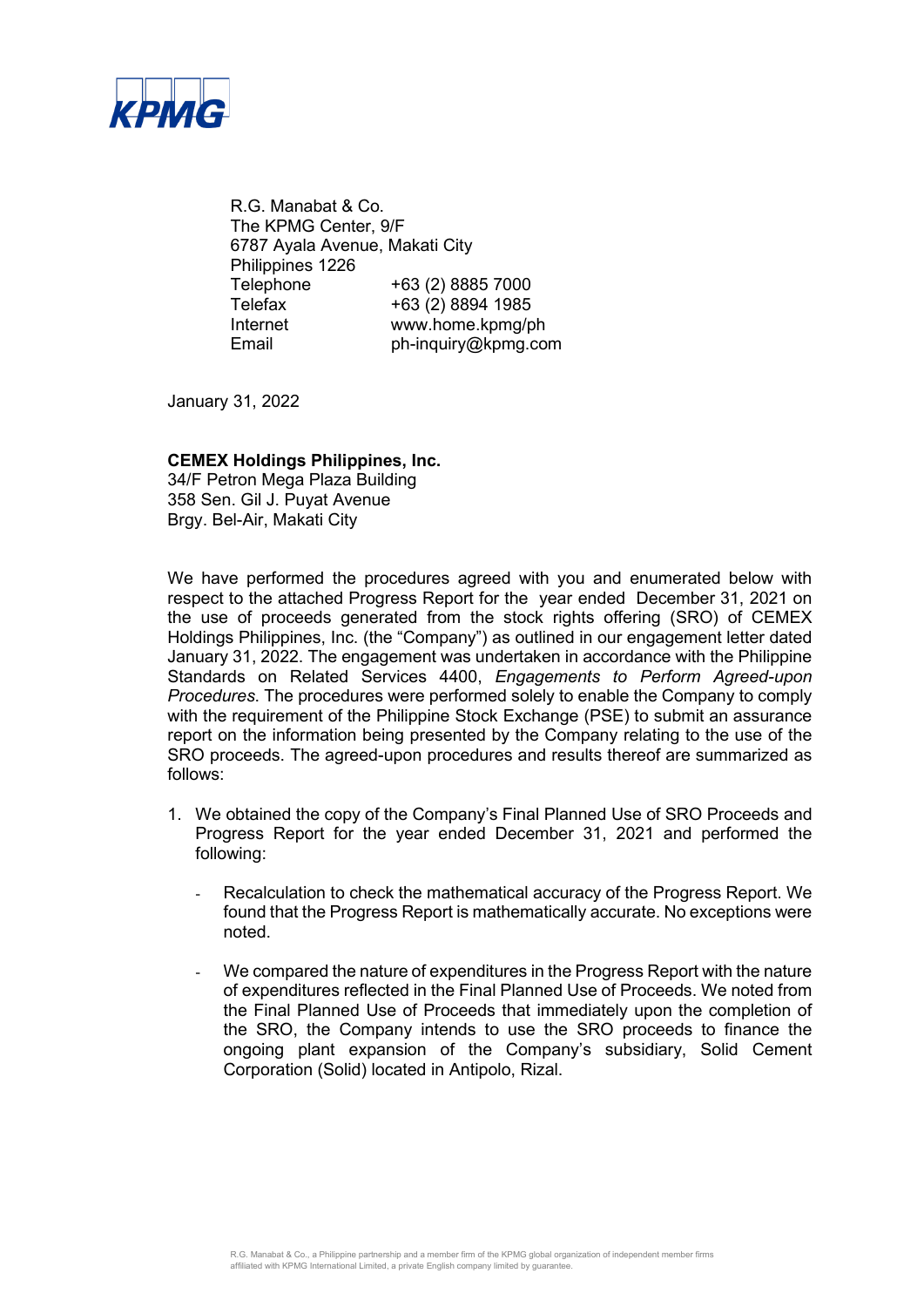We also noted from the Final Planned Use of Proceeds that the Company intends to pay the following related expenses related to the SRO:

- Underwriting and selling fees for the offer shares;
- **Taxes**;<br>**Philinni**
- Philippine Securities and Exchange Commission registration, filing and legal research fees;
- **PSE listing and processing fees;**
- Professional fees; and
- **•** Other expenses.

We noted that the nature of the expenditures in the Progress Report for the year ended December 31, 2021, which mainly pertains to the costs incurred on the ongoing plant expansion of the Company located in Antipolo, Rizal, is in line with the nature of expenditures as reflected in the Final Planned Use of Proceeds. No exceptions were noted.

2. We obtained the detailed schedule of the Progress Report for the year ended December 31, 2021, recomputed to check the mathematical accuracy of the detailed schedule and compared the subtotals and totals in such schedule with the amounts in the Progress Report.

We found the detailed schedule of the Progress Report to be mathematically accurate and subtotals and totals in the said schedule agreed with the amounts in the Progress Report. Total expenditures per detailed schedule and per Progress Report both amounted to P1,121,212,539.16. No exceptions were noted.

3. We vouched all disbursements pertaining to the ongoing plant expansion, as indicated in the detailed schedule of the Progress Report, to the fund transfer transaction registers from Solid's bank, Citibank N.A., Philippines. All disbursements pertain to payments made to CBMI Construction Co., Ltd - Beijing, CBMI Construction Co., Ltd. - Philippines, CEMEX Columbia, S.A., and Keystone Heights Property Leasing.

No exceptions were noted. See summary in the next page (amounts in Philippine Peso).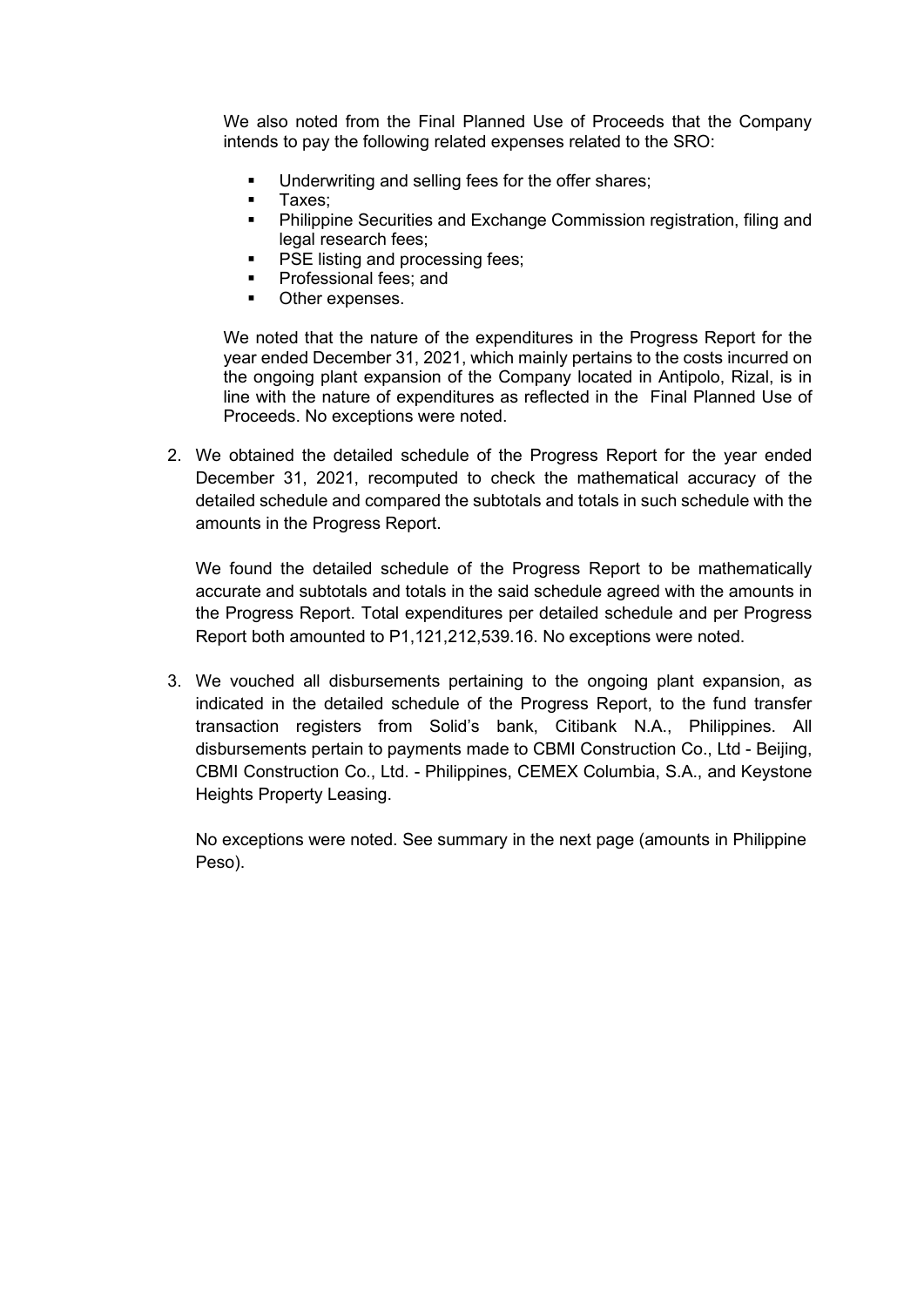| <b>Fund Transfer</b><br><b>Transaction</b><br><b>Reference</b> | Date of            | <b>Amounts per</b><br><b>Fund Transfer</b><br><b>Transaction</b> | <b>Amounts per</b><br><b>Detailed</b><br>Schedule of the<br><b>Progress</b> |                   |
|----------------------------------------------------------------|--------------------|------------------------------------------------------------------|-----------------------------------------------------------------------------|-------------------|
| <b>Number</b>                                                  | <b>Payment</b>     | <b>Registers</b>                                                 | Report                                                                      | <b>Difference</b> |
| 50500000022321/20000000249                                     | January 8, 2021    | P56,751,805.78                                                   | P56,751,805.78                                                              | $P -$             |
| 2000000746                                                     | January 15, 2021   | 95,641,271.76                                                    | 95,641,271.76                                                               |                   |
| 50500000033821                                                 | January 25, 2021   | 42,023,369.58                                                    | 42,023,369.58                                                               |                   |
| 03610YMK7B                                                     | February 8, 2021   | 23,468,185.46                                                    | 23,468,185.46                                                               |                   |
| 2000001836                                                     | February 10, 2021  | 2,933,056.34                                                     | 2,933,056.34                                                                |                   |
| 50500000064921                                                 | February 11, 2021  | 1,855,612.58                                                     | 1,855,612.58                                                                |                   |
| 2000002424                                                     | February 23, 2021  | 1,025,235.33                                                     | 1,025,235.33                                                                |                   |
| 50500000072921                                                 | February 26, 2021  | 5,438,587.00                                                     | 5,438,587.00                                                                |                   |
| 20000003146                                                    | March 9, 2021      | 4,218,501.65                                                     | 4,218,501.65                                                                |                   |
| 20000004044                                                    | March 29, 2021     | 75,391,768.11                                                    | 75,391,768.11                                                               |                   |
| 13321090000002                                                 | March 31, 2021     | 8, 141, 473. 47                                                  | 8,141,473.47                                                                |                   |
| 13321097000012                                                 | April 7, 2021      | 1,084,127.18                                                     | 1,084,127.18                                                                |                   |
| 09810084CCN                                                    | April 12, 2021     | 2,174,259.50                                                     | 2,174,259.50                                                                |                   |
| 105100EIN55                                                    | April 16, 2021     | 56,011,993.72                                                    | 56,011,993.72                                                               |                   |
| 13321110000007                                                 | April 20, 2021     | 5,662,268.11                                                     | 5,662,268.11                                                                |                   |
| 50500000148021                                                 | April 29, 2021     | 91,244,308.72                                                    | 91,244,308.72                                                               |                   |
| 126100YB320                                                    | May 7, 2021        | 100,682,681.36                                                   | 100,682,681.36                                                              |                   |
| 1311012AX8H                                                    | May 12, 2021       | 3,342,621.51                                                     | 3,342,621.51                                                                |                   |
| 161101WJAWW                                                    | June 10, 2021      | 33,644,635.56                                                    | 33,644,635.56                                                               |                   |
| 161101WJAXH                                                    | June 10, 2021      | 4,122,302.09                                                     | 4,122,302.09                                                                |                   |
| 13321168000003                                                 | June 17, 2021      | 11,627,168.00                                                    | 11,627,168.00                                                               |                   |
| 50500000217421                                                 | June 24, 2021      | 82,402,288.34                                                    | 82,402,288.34                                                               |                   |
| 50500000218521                                                 | June 25, 2021      | 1,970,846.25                                                     | 1,970,846.25                                                                |                   |
| 179102CRX4H                                                    | June 28, 2021      | 39,124,451.01                                                    | 39,124,451.01                                                               |                   |
| 179102D64GE                                                    | June 29, 2021      | 430,089.91                                                       | 430,089.91                                                                  |                   |
| 50500000220221                                                 | June 29, 2021      | 1,242,870.00                                                     | 1,242,870.00                                                                |                   |
| 189102NXXLM                                                    | July 9, 2021       | 2,393,844.08                                                     | 2,393,844.08                                                                |                   |
| 50500000247921                                                 | July 12, 2021      | 50,928,014.16                                                    | 50,928,014.16                                                               |                   |
| 50500000248721                                                 | July 14, 2021      | 29,386,956.72                                                    | 29,386,956.72                                                               |                   |
| 50500000248721                                                 | July 28, 2021      | 4,462,609.40                                                     | 4,462,609.40                                                                |                   |
| 218103G9MEU                                                    | August 6, 2021     | 47,360,013.39                                                    | 47,360,013.39                                                               |                   |
| 50500000285621                                                 | August 9, 2021     | 25,138,485.40                                                    | 25,138,485.40                                                               |                   |
| 50500000292621                                                 | August 20, 2021    | 30,281,067.13                                                    | 30,281,067.13                                                               |                   |
| 50500000296021                                                 | August 27, 2021    | 4, 127, 227.65                                                   | 4, 127, 227.65                                                              |                   |
| 50500000324521                                                 | September 9, 2021  | 9,340,053.96                                                     | 9,340,053.96                                                                |                   |
| 50500000324621                                                 | September 9, 2021  | 4,508,553.62                                                     | 4,508,553.62                                                                |                   |
| 252104BURFI                                                    | September 9, 2021  | 42,300,233.83                                                    | 42,300,233.83                                                               |                   |
| 252104BURE9                                                    | September 9, 2021  | 4,378,407.75                                                     | 4,378,407.75                                                                |                   |
| 50500000326821                                                 | September 15, 2021 | 8,595,887.04                                                     | 8,595,887.04                                                                |                   |
| 5050000032791                                                  | September 16, 2021 | 787,659.58                                                       | 787,659.58                                                                  |                   |
| 2781051JPHH                                                    | October 5, 2021    | 2,838,209.98                                                     | 2,838,209.98                                                                |                   |
| 291105CMZ5C                                                    | October 18, 2021   | 32,781,323.28                                                    | 32,781,323.28                                                               |                   |
|                                                                |                    |                                                                  | 3,607,996.40                                                                |                   |
| 305105SZK07                                                    | November 2, 2021   | 3,607,996.40                                                     |                                                                             |                   |
| 309105WIGG1                                                    | November 5, 2021   | 31,007,914.24                                                    | 31,007,914.24                                                               |                   |
| 336106NS8OM                                                    | December 2, 2021   | 35,332,303.23                                                    | 35,332,303.23                                                               |                   |